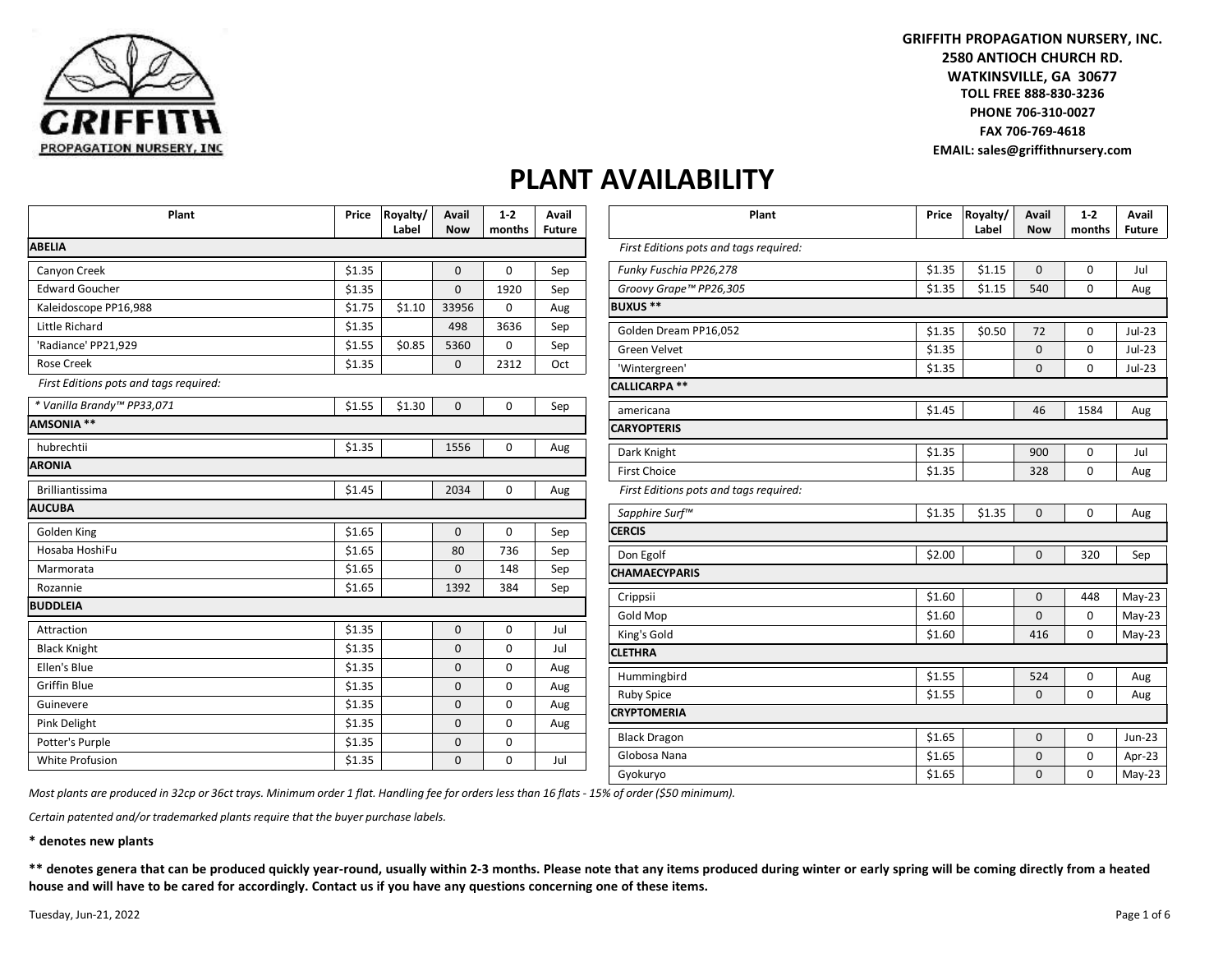| Plant                                                               | Price  | Royalty/<br>Label | Avail<br><b>Now</b> | $1 - 2$<br>months | Avail<br><b>Future</b> | Plant                                                               |        | Royalty/<br>Label | Avail<br><b>Now</b> | $1 - 2$<br>months | Avai<br>Futu |
|---------------------------------------------------------------------|--------|-------------------|---------------------|-------------------|------------------------|---------------------------------------------------------------------|--------|-------------------|---------------------|-------------------|--------------|
| Radicans                                                            | \$1.65 |                   | $\Omega$            | $\Omega$          | $May-23$               | Sweet Tea™ PP27,258                                                 | \$1.40 | \$1.10            | $\Omega$            | $\Omega$          | Sep          |
| First Editions pots and tags required:                              |        |                   |                     |                   |                        | Requires GCC license agreement for purchase (avail. thru Griffith): |        |                   |                     |                   |              |
| Chapel View™                                                        | \$1.65 | \$1.15            | $\mathbf{0}$        | $\Omega$          | $Mar-23$               | Heaven Scent™ PP19,988 (3G)                                         | \$1.40 | \$1.30            | 396                 | $\Omega$          | Aug          |
| <b>CUPRESSOCYPARIS</b>                                              |        |                   |                     |                   |                        | Heaven Scent™ PP19,988 (5G+)                                        | \$1.40 | \$1.55            | 396                 | 0                 | Aug          |
| leylandii                                                           | \$1.65 |                   | $\mathbf 0$         | $\mathbf 0$       | $May-23$               | Heaven Scent™ PP19,988 (8in)                                        | \$1.40 | \$1.05            | 396                 | $\Omega$          | Aug          |
| Murray x                                                            | \$1.65 |                   | $\Omega$            | $\Omega$          | Mar-23                 | Swan Maiden® PPAF (3G)                                              | \$1.40 | \$1.30            | 520                 | 0                 | Sep          |
| <b>DISTYLIUM</b>                                                    |        |                   |                     |                   |                        | Swan Maiden® PPAF (5G+)                                             | \$1.40 | \$1.55            | 520                 | 0                 | Sep          |
| First Editions pots and tags required:                              |        |                   |                     |                   |                        | Swan Maiden® PPAF (8in)                                             | \$1.40 | \$1.05            | 520                 | $\Omega$          | Sep          |
| Cinnamon Girl™ PP27,631                                             | \$1.60 | \$1.20            | $\mathbf{0}$        | 21168             | Oct                    | Swan Princess® PPAF (3G)                                            | \$1.40 | \$1.30            | 1120                | $\mathbf 0$       | Sep          |
| Coppertone™ PP25,304                                                | \$1.60 | \$1.20            | $\mathbf{0}$        | $\mathbf 0$       | Oct                    | Swan Princess® PPAF (5G+)                                           | \$1.40 | \$1.55            | 1120                | $\Omega$          | Sep          |
| Linebacker™ PP25,984                                                | \$1.60 | \$1.20            | $\mathbf{0}$        | $\mathbf 0$       | $Jan-23$               | Swan Princess® PPAF (8in)                                           | \$1.40 | \$1.05            | 1120                | 0                 | Sep          |
| Swing Low™ PP29,779                                                 | \$1.60 | \$1.20            | $\mathbf{0}$        | 5076              | $Jan-23$               | Swan Queen® PPAF (3G)                                               | \$1.40 | \$1.30            | 524                 | 0                 | Sep          |
| Vintage Jade PP23,128                                               | \$1.60 | \$1.20            | 7290                | 21096             | Nov                    | Swan Queen® PPAF (5G+)                                              | \$1.40 | \$1.55            | 524                 | 0                 | Sep          |
| Requires GCC license agreement for purchase (avail. thru Griffith): |        |                   |                     |                   |                        | Swan Queen® PPAF (8in)                                              | \$1.40 | \$1.05            | 524                 | 0                 | Sep          |
|                                                                     |        |                   |                     |                   |                        | Southern Living <sup>®</sup> pots and tags required:                |        |                   |                     |                   |              |
| Blue Cascade™ PP24,409 (3G)                                         | \$1.60 | \$1.30            | 14148               | 2772              | Sep                    | * Diamond Spire™ PPAF (1G)                                          | \$1.40 | \$0.95            | 810                 | 0                 | Aug          |
| Blue Cascade™ PP24,409 (5G+)                                        | \$1.60 | \$1.55            | 14148               | 2772              | Sep                    | * Diamond Spire™ PPAF (3G)                                          | \$1.40 | \$1.25            | 810                 | 0                 | Aug          |
| Blue Cascade™ PP24,409 (8in)                                        | \$1.60 | \$1.05            | 14148               | 2772              | Sep                    | Jubilation™ Gardenia PP21,983 (1G)                                  | \$1.40 | \$0.95            | 3568                | 0                 | Aug          |
| Emerald Heights™ PP24,410 (3G)                                      | \$1.60 | \$1.30            | 468                 | 2196              | Nov                    | Jubilation™ Gardenia PP21,983 (3G)                                  | \$1.40 | \$1.25            | 3568                | 0                 | Aug          |
| Emerald Heights™ PP24,410 (5G+)                                     | \$1.60 | \$1.55            | 468                 | 2196              | Nov                    | ScentAmazing™ PPAF (1G)                                             | \$1.40 | \$0.95            | $\mathbf{0}$        | 0                 | Sep          |
| Emerald Heights™ PP24,410 (8in)                                     | \$1.60 | \$1.05            | 468                 | 2196              | Nov                    | ScentAmazing™ PPAF (3G)                                             | \$1.40 | \$1.25            | $\mathbf 0$         | 0                 | Sep          |
| Southern Living <sup>®</sup> pots and tags required:                |        |                   |                     |                   |                        | HIBISCUS                                                            |        |                   |                     |                   |              |
| * Cast In Bronze™ PPIP (1G)                                         | \$1.60 | \$0.95            | $\mathbf{0}$        | 1524              | Sep                    | Lady Baltimore                                                      | \$1.65 |                   | $\mathbf{0}$        | 0                 | Aug          |
| * Cast In Bronze™ PPIP (3G)                                         | \$1.60 | \$1.25            | $\mathbf{0}$        | 1524              | Sep                    | Lord Baltimore                                                      | \$1.65 |                   | 992                 | 0                 | Aug          |
| * Jewel Box™ PPIP (1G)                                              | \$1.60 | \$0.95            | $\mathbf 0$         | $\mathbf{0}$      | Oct                    | <b>IYDRANGEA</b>                                                    |        |                   |                     |                   |              |
| * Jewel Box™ PPIP (3G)                                              | \$1.60 | \$1.25            | $\mathbf{0}$        | $\mathbf 0$       | Oct                    | Froggie <sup>™</sup> PPAF                                           | \$1.60 | \$0.70            | 2240                | 0                 |              |
| <b>FOTHERGILLA</b>                                                  |        |                   |                     |                   |                        | Golden Penny <sup>™</sup> PPAF                                      | \$1.60 | \$0.75            | 1504                | $\mathbf 0$       | Aug          |
| Mt. Airy                                                            | \$1.65 |                   | $\Omega$            | 1668              | Aug                    | * Limelight                                                         | \$1.60 |                   | 7984                | $\Omega$          | Aug          |
| GARDENIA **                                                         |        |                   |                     |                   |                        | Meritt's Supreme                                                    | \$1.60 |                   | $\mathbf 0$         | 0                 | Sep          |
| <b>Chuck Hayes</b>                                                  | \$1.35 |                   | 2310                | $\mathbf 0$       | Aug                    | Nikko Blue                                                          | \$1.60 |                   | 688                 | 5600              | Aug          |
| Frostproof                                                          | \$1.35 |                   | $\mathbf 0$         | $\mathbf 0$       | Sep                    | Penny Mac                                                           | \$1.60 |                   | $\Omega$            | 780               | Aug<br>Aug   |
| Radicans                                                            | \$1.35 |                   | 576                 | $\Omega$          | Aug                    | Phantom                                                             | \$1.60 |                   | $\Omega$            | $\Omega$          | Aug          |
| First Editions pots and tags required:                              |        |                   |                     |                   |                        | * Rock-n-Roll™ PPAF                                                 | \$1.45 | \$0.85            | 9632                | 512               | Aug          |
| Double Mint PP23,507                                                | \$1.40 | \$1.10            | 564                 | $\Omega$          | Sep                    | Silver Dollar                                                       | \$1.60 |                   | 732                 | $\mathbf 0$       | Aug          |
| Sweet Star™ PP29,448                                                | \$1.40 | \$1.10            | $\Omega$            | $\Omega$          | Sep                    | 'Zorro' PP18,255                                                    | \$1.60 | \$0.50            | 300                 | $\Omega$          | Aug          |
|                                                                     |        |                   |                     |                   |                        |                                                                     |        |                   |                     |                   |              |

*Most plants are produced in 32cp or 36ct trays. Minimum order 1 flat. Handling fee for orders less than 16 flats - 15% of order (\$50 minimum).*

*Certain patented and/or trademarked plants require that the buyer purchase labels.*

**\* denotes new plants**

**\*\* denotes genera that can be produced quickly year-round, usually within 2-3 months. Please note that any items produced during winter or early spring will be coming directly from a heated house and will have to be cared for accordingly. Contact us if you have any questions concerning one of these items.**

**Avail Future**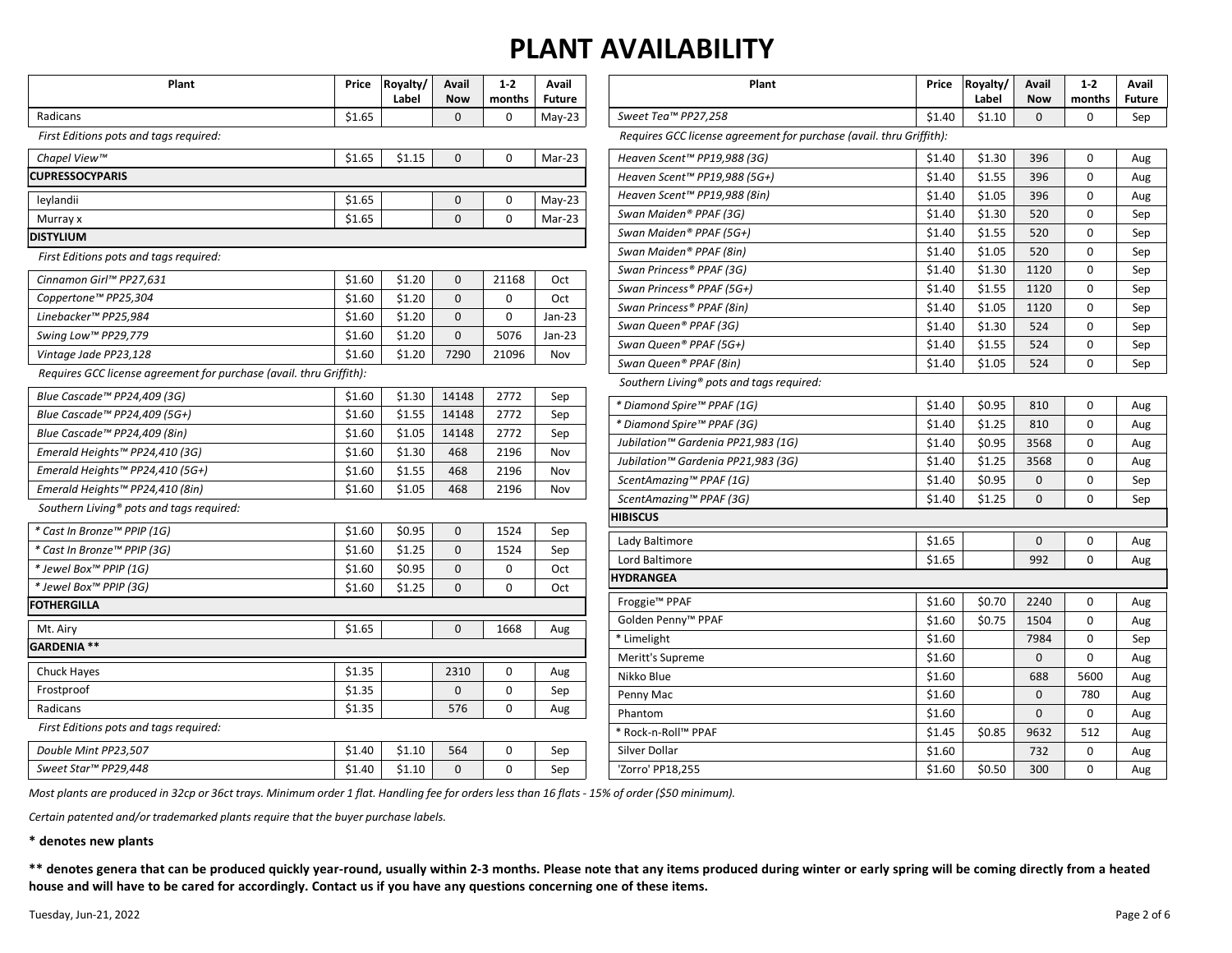| Plant                                                               | Price  | Royalty/<br>Label | Avail<br><b>Now</b> | $1-2$<br>months | Avail<br><b>Future</b> |
|---------------------------------------------------------------------|--------|-------------------|---------------------|-----------------|------------------------|
| First Editions pots and tags required:                              |        |                   |                     |                 |                        |
| * Berry White® PP28,509                                             | \$1.60 | \$1.60            | 1984                | 0               | Aug                    |
| * Little Hottie™ PP32,549                                           | \$1.60 | \$1.60            | 7408                | 0               | Sep                    |
| Strawberry Sundae® PP25,438                                         | \$1.60 | \$1.60            | 8188                | 0               | Aug                    |
| Vanilla Strawberry™ PP20,670                                        | \$1.60 | \$1.60            | 1024                | 0               | Aug                    |
| Must be a licensed Endless Summer Network Growers to purchase:      |        |                   |                     |                 |                        |
| * Pop Star™ PP33,703                                                | \$1.60 | \$1.90            | 3572                | 0               | Aug                    |
| Must be a licensed Endless Summer Network Growers to purchase::     |        |                   |                     |                 |                        |
| Summer Crush™ PP30,359                                              | \$1.60 |                   | 160                 | 0               | Sep                    |
| Requires GCC license agreement for purchase (avail. thru Griffith): |        |                   |                     |                 |                        |
| Baby Lace™ PP23,387 (3G)                                            | \$1.60 | \$1.30            | 0                   | 0               | Aug                    |
| Baby Lace™ PP23,387 (5G+)                                           | \$1.60 | \$1.55            | 0                   | 0               | Aug                    |
| Baby Lace™ PP23,387 (8in)                                           | \$1.60 | \$1.05            | 0                   | 0               | Aug                    |
| 'Lady in Red' PP15,175 (3G)                                         | \$1.60 | \$0.95            | 0                   | 0               | Aug                    |
| 'Lady in Red' PP15,175 (5G+)                                        | \$1.60 | \$0.95            | 0                   | 0               | Aug                    |
| 'Lady in Red' PP15,175 (8in)                                        | \$1.60 | \$0.95            | 0                   | 0               | Aug                    |
| Southern Living® pots and tags required:                            |        |                   |                     |                 |                        |
| White Wedding® PPAF (1G)                                            | \$1.60 | \$0.95            | 3744                | 0               | Aug                    |
| White Wedding® PPAF (3G)                                            | \$1.60 | \$1.25            | 3744                | $\Omega$        | Aug                    |
| <b>HYPERICUM</b>                                                    |        |                   |                     |                 |                        |
| Sunburst                                                            | \$1.40 |                   | 0                   | 388             | Aug                    |
| First Editions pots and tags required:                              |        |                   |                     |                 |                        |
| Cobalt-n-Gold™ PP25,318                                             | \$1.40 | \$1.25            | 0                   | 0               | Aug                    |
| <b>ILEX</b>                                                         |        |                   |                     |                 |                        |
| Apollo                                                              | \$1.55 |                   | 1824                | 936             | Aug                    |
| Hoogendorn                                                          | \$1.35 |                   | 0                   | 3346            | Oct                    |
| Nigra                                                               | \$1.40 |                   | 0                   | 0               | $Jan-23$               |
| Raspberry Flash™                                                    | \$1.35 | \$1.00            | 1984                | 0               | Nov                    |
| <b>Red Sprite</b>                                                   | \$1.55 |                   | 0                   | 256             | Aug                    |
| Shamrock                                                            | \$1.40 |                   | 0                   | 156             | Dec                    |
| <b>Sky Pencil</b>                                                   | \$1.40 |                   | 0                   | 0               | Sep                    |
| Soft Touch                                                          | \$1.40 |                   | 0                   | 0               | Nov                    |
| Southern Gentleman                                                  | \$1.55 |                   | 0                   | 1944            | Aug                    |
| Sparkleberry                                                        | \$1.55 |                   | 0                   | 0               | Aug                    |

| Plant                                                               | Price  | Royalty/<br>Label | Avail<br><b>Now</b> | $1-2$<br>months | Avail<br><b>Future</b> |
|---------------------------------------------------------------------|--------|-------------------|---------------------|-----------------|------------------------|
| <b>Steeds</b>                                                       | \$1.35 |                   | 0                   | 0               | Apr-23                 |
| Winter Red <sup>®</sup>                                             | \$1.55 |                   | $\mathbf 0$         | 1266            | Oct                    |
| First Editions pots and tags required:                              |        |                   |                     |                 |                        |
| Chubby Hubby™ PP32,035                                              | \$1.35 | \$1.25            | 3180                | 0               | Oct                    |
| Straight & Narrow™ PP29,578                                         | \$1.35 | \$1.25            | 2664                | 0               | Oct                    |
| Requires GCC license agreement for purchase (avail. thru Griffith): |        |                   |                     |                 |                        |
| Arrow Point™ PPAF (3G)                                              | \$1.55 | \$1.55            | 2564                | 0               | Oct                    |
| Arrow Point™ PPAF (5G+)                                             | \$1.55 | \$1.80            | 2564                | 0               | Oct                    |
| Arrow Point™ PPAF (8in)                                             | \$1.55 | \$1.30            | 2564                | 0               | Oct                    |
| Jade Lance™ PPAF (3G)                                               | \$1.55 | \$1.30            | 1596                | 0               | Sep                    |
| Jade Lance™ PPAF (5G+)                                              | \$1.55 | \$1.55            | 1596                | 0               | Sep                    |
| Jade Lance™ PPAF (8in)                                              | \$1.55 | \$1.05            | 1596                | 0               | Sep                    |
| Southern Living <sup>®</sup> pots and tags required:                |        |                   |                     |                 |                        |
| Golden Oakland™ PPIP (1G)                                           | \$1.35 | \$1.25            | $\mathbf 0$         | 0               | Oct                    |
| Golden Oakland™ PPIP (3G)                                           | \$1.35 | \$1.25            | 0                   | 0               | Oct                    |
| <b>ILLICIUM</b>                                                     |        |                   |                     |                 |                        |
| Florida Sunshine                                                    | \$1.55 |                   | 992                 | 0               | Oct                    |
| First Editions pots and tags required:                              |        |                   |                     |                 |                        |
| BananAppeal® PP28,887                                               | \$1.55 | \$1.25            | 540                 | 1044            | Oct                    |
| Southern Living® pots and tags required:                            |        |                   |                     |                 |                        |
| Miss Scarlet™ PPAF (1G)                                             | \$1.75 | \$0.95            | 288                 | 0               | Jan-23                 |
| Miss Scarlet™ PPAF (3G)                                             | \$1.75 | \$1.25            | 288                 | 0               | Jan-23                 |
| <b>ITEA</b>                                                         |        |                   |                     |                 |                        |
| Henry's Garnet                                                      | \$1.35 |                   | 0                   | 0               | Aug                    |
| First Editions pots and tags required:                              |        |                   |                     |                 |                        |
| Love Child® PP31,318                                                | \$1.35 | \$1.25            | 972                 | 288             | Aug                    |
| JASMINUM **                                                         |        |                   |                     |                 |                        |
| nudiflorum                                                          | \$1.35 |                   | 848                 | 0               | Aug                    |
| <b>JUNIPERUS</b>                                                    |        |                   |                     |                 |                        |
| All Gold                                                            | \$1.40 |                   | $\mathbf 0$         | 0               | Mar-23                 |
| LAGERSTROEMIA **                                                    |        |                   |                     |                 |                        |
| Catawba                                                             | \$1.10 |                   | 2528                | 736             | Aug                    |
| Dynamite® PP10,296                                                  | \$1.30 | \$0.65            | 6960                | 0               | Aug                    |

*Most plants are produced in 32cp or 36ct trays. Minimum order 1 flat. Handling fee for orders less than 16 flats - 15% of order (\$50 minimum).*

*Certain patented and/or trademarked plants require that the buyer purchase labels.*

**\* denotes new plants**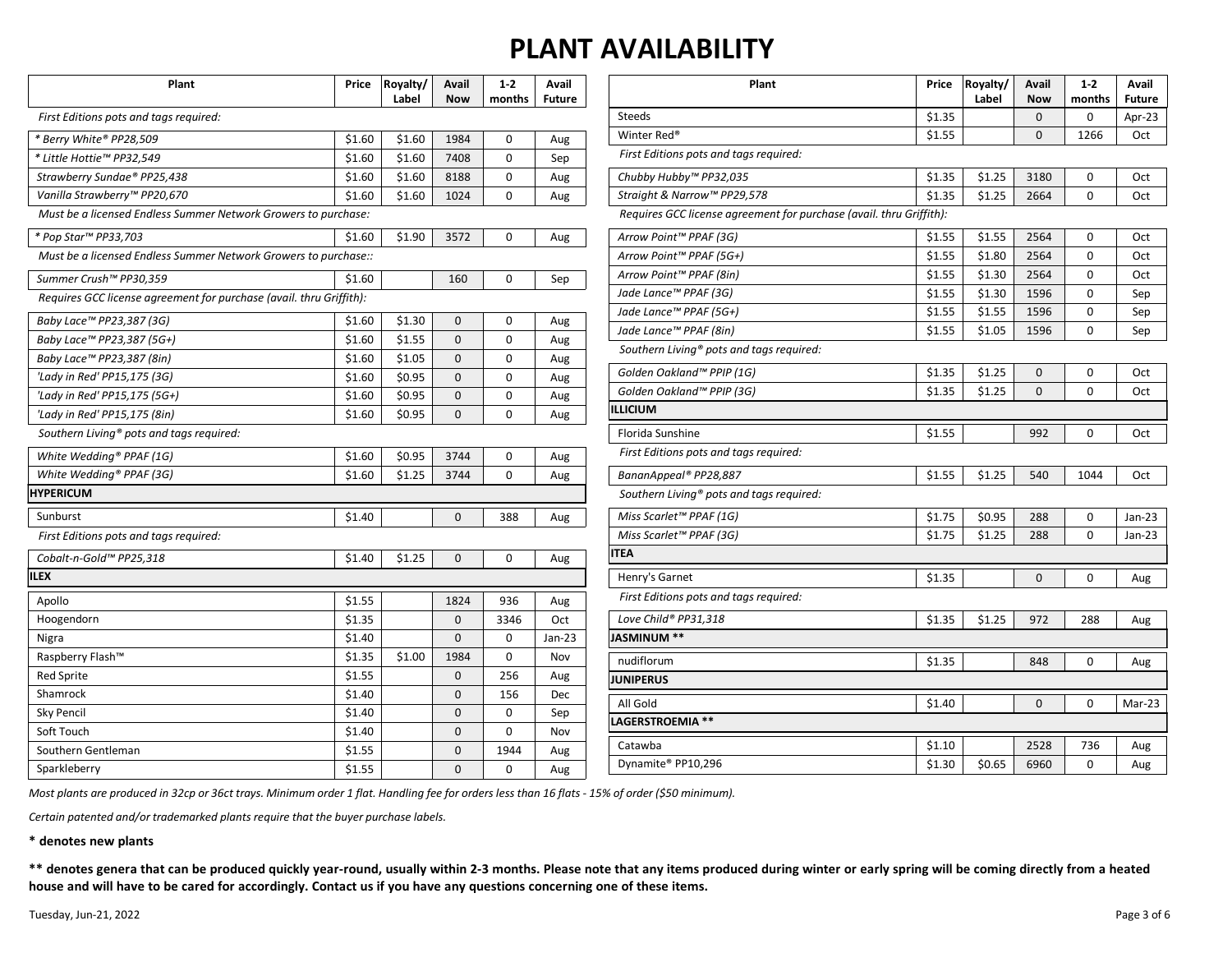| Plant                                                               | Price  | Royalty/<br>Label | Avail<br><b>Now</b> | $1-2$<br>months | Avail<br><b>Future</b> |
|---------------------------------------------------------------------|--------|-------------------|---------------------|-----------------|------------------------|
| Muskogee                                                            | \$1.10 |                   | 1400                | 0               | Aug                    |
| Natchez                                                             | \$1.10 |                   | 5120                | 0               | Aug                    |
| Pink Velour® PP10,319                                               | \$1.30 | \$0.65            | 5528                | 0               | Aug                    |
| Pocomoke                                                            | \$1.10 |                   | 3420                | 1944            | Aug                    |
| Red Rocket® PP11,342                                                | \$1.30 | \$0.65            | 4544                | 1404            | Aug                    |
| Sioux                                                               | \$1.10 |                   | 544                 | 0               | Aug                    |
| Tonto                                                               | \$1.10 |                   | 4401                | 0               | Aug                    |
| Tuscarora                                                           | \$1.10 |                   | 7008                | 0               | Aug                    |
| First Editions pots and tags required:                              |        |                   |                     |                 |                        |
| Coral Magic™ PP23,922                                               | \$1.35 | \$1.30            | 2808                | 0               | Aug                    |
| Lunar Magic™ PP30,360                                               | \$1.35 | \$1.30            | 2144                | 0               | Aug                    |
| Moonlight Magic™ PP25,478                                           | \$1.35 | \$1.30            | 4356                | 0               | Aug                    |
| Plum Magic™ PP25,318                                                | \$1.35 | \$1.30            | 736                 | 1008            | Jul                    |
| Purple Magic™ PP23,906                                              | \$1.35 | \$1.30            | 0                   | 0               | Aug                    |
| Ruffled Red Magic™ PP27,303                                         | \$1.35 | \$1.30            | 672                 | 2304            | Jul                    |
| Sunset Magic™ PP29,325                                              | \$1.35 | \$1.30            | 0                   | 0               | Aug                    |
| Requires GCC license agreement for purchase (avail. thru Griffith): |        |                   |                     |                 |                        |
| Berry Dazzle® PP22,1611 (3G)                                        | \$1.35 | \$1.30            | $\mathbf{0}$        | 5760            | Aug                    |
| Berry Dazzle® PP22,1611 (5G+)                                       | \$1.35 | \$1.55            | $\mathbf{0}$        | 5760            | Aug                    |
| Berry Dazzle® PP22,1611 (8in)                                       | \$1.35 | \$1.05            | 0                   | 5760            | Aug                    |
| Cherry Dazzle® PP16,917 (3G)                                        | \$1.35 | \$1.30            | 4330                | 0               | Jul                    |
| Cherry Dazzle® PP16,917 (5G+)                                       | \$1.35 | \$1.55            | 4330                | 0               | Jul                    |
| Cherry Dazzle® PP16,917 (8in)                                       | \$1.35 | \$1.05            | 4330                | 0               | Jul                    |
| Dazzle® Me Pink PP17,411 (3G)                                       | \$1.35 | \$1.30            | 720                 | 3636            | Aug                    |
| Dazzle® Me Pink PP17,411 (5G+)                                      | \$1.35 | \$1.55            | 720                 | 3636            | Aug                    |
| Dazzle® Me Pink PP17,411 (8in)                                      | \$1.35 | \$1.05            | 720                 | 3636            | Aug                    |
| Diamond Dazzle® PP23,168 (3G)                                       | \$1.35 | \$1.30            | 0                   | 2880            | Aug                    |
| Diamond Dazzle® PP23,168 (5G+)                                      | \$1.35 | \$1.55            | $\mathbf{0}$        | 2880            | Aug                    |
| Diamond Dazzle® PP23,168 (8in)                                      | \$1.35 | \$1.05            | $\mathbf{0}$        | 2880            | Aug                    |
| Pink Pig™ PP23,499 (3G)                                             | \$1.35 | \$1.30            | $\mathbf{0}$        | 2492            | Aug                    |
| Pink Pig™ PP23,499 (5G+)                                            | \$1.35 | \$1.55            | 0                   | 2492            | Aug                    |
| Pink Piq™ PP23,499 (8in)                                            | \$1.35 | \$1.05            | 0                   | 2492            | Aug                    |
| Purple Cow™ PP23,560 (3G)                                           | \$1.35 | \$1.30            | 9952                | 0               | Jul                    |
| Purple Cow™ PP23,560 (5G+)                                          | \$1.35 | \$1.55            | 9952                | 0               | Jul                    |
| Purple Cow™ PP23,560 (8in)                                          | \$1.35 | \$1.05            | 9952                | 0               | Jul                    |

| Plant                                                               | Price  | Royalty/<br>Label | Avail<br><b>Now</b> | $1 - 2$<br>months | Avail<br><b>Future</b> |
|---------------------------------------------------------------------|--------|-------------------|---------------------|-------------------|------------------------|
| Red Rooster® PP23,178 (3G)                                          | \$1.35 | \$1.30            | 0                   | 1904              | Aug                    |
| Red Rooster® PP23,178 (5G+)                                         | \$1.35 | \$1.55            | 0                   | 1904              | Aug                    |
| Red Rooster® PP23,178 (8in)                                         | \$1.35 | \$1.05            | 0                   | 1904              | Aug                    |
| Strawberry Dazzle® PP23,071 (3G)                                    | \$1.35 | \$1.30            | 324                 | 0                 | Jul                    |
| Strawberry Dazzle® PP23,071 (5G+)                                   | \$1.35 | \$1.55            | 324                 | 0                 | Jul                    |
| Strawberry Dazzle® PP23,071 (8in)                                   | \$1.35 | \$1.05            | 324                 | 0                 | Jul                    |
| LIGUSTRUM **                                                        |        |                   |                     |                   |                        |
| Coriaceum                                                           | \$1.35 |                   | 400                 | 0                 | Oct                    |
| Recurvifolium                                                       | \$1.35 |                   | 3996                | 0                 | Aug                    |
| <b>Swift Creek</b>                                                  | \$1.35 |                   | 0                   | 106               | Sep                    |
| Southern Living® pots and tags required:                            |        |                   |                     |                   |                        |
| 'Sunshine' Ligustrum PP20,379 (1G)                                  | \$1.35 | \$0.95            | 4172                | 1656              | Aug                    |
| 'Sunshine' Ligustrum PP20,379 (3G)                                  | \$1.35 | \$1.25            | 4172                | 1656              | Aug                    |
| LOROPETALUM **                                                      |        |                   |                     |                   |                        |
| Daruma                                                              | \$1.65 |                   | $\mathbf 0$         | 3290              | Nov                    |
| Ruby                                                                | \$1.65 |                   | 4116                | 5040              | Oct                    |
| First Editions pots and tags required:                              |        |                   |                     |                   |                        |
| Crimson Fire™ PP25,534                                              | \$1.75 | \$1.30            | 0                   | 0                 | Nov                    |
| Requires GCC license agreement for purchase (avail. thru Griffith): |        |                   |                     |                   |                        |
| Ever Red® (3G)                                                      | \$1.75 | \$1.30            | 3488                | 2012              | Nov                    |
| Ever Red <sup>®</sup> (5G+)                                         | \$1.75 | \$1.55            | 3488                | 2012              | Nov                    |
| Ever Red® (8in)                                                     | \$1.75 | \$1.05            | 3488                | 2012              | Nov                    |
| Southern Living <sup>®</sup> pots and tags required:                |        |                   |                     |                   |                        |
| Purple Daydream® PP25,471 (1G)                                      | \$1.75 | \$1.55            | 0                   | 3616              | Oct                    |
| Purple Daydream® PP25,471 (3G)                                      | \$1.75 | \$1.80            | $\Omega$            | 3616              | Oct                    |
| <b>MAGNOLIA</b>                                                     |        |                   |                     |                   |                        |
| <b>Betty</b>                                                        | \$1.65 |                   | $\mathbf 0$         | 3840              | Aug                    |
| Jane                                                                | \$1.65 |                   | 0                   | 4384              | Aug                    |
| Royal Star                                                          | \$1.65 |                   | 0                   | 2112              | Sep                    |
| First Editions pots and tags required:                              |        |                   |                     |                   |                        |
| Centennial Blush™ PP22,248                                          | \$1.65 | \$1.70            | $\mathbf 0$         | 0                 | Sep                    |
| MAHONIA                                                             |        |                   |                     |                   |                        |
| Southern Living <sup>®</sup> pots and tags required:                |        |                   |                     |                   |                        |
| Marvel PP27.425 (1G)                                                | \$2.00 | \$1.25            | 212                 | 0                 | Sep                    |

*Most plants are produced in 32cp or 36ct trays. Minimum order 1 flat. Handling fee for orders less than 16 flats - 15% of order (\$50 minimum).*

*Certain patented and/or trademarked plants require that the buyer purchase labels.*

**\* denotes new plants**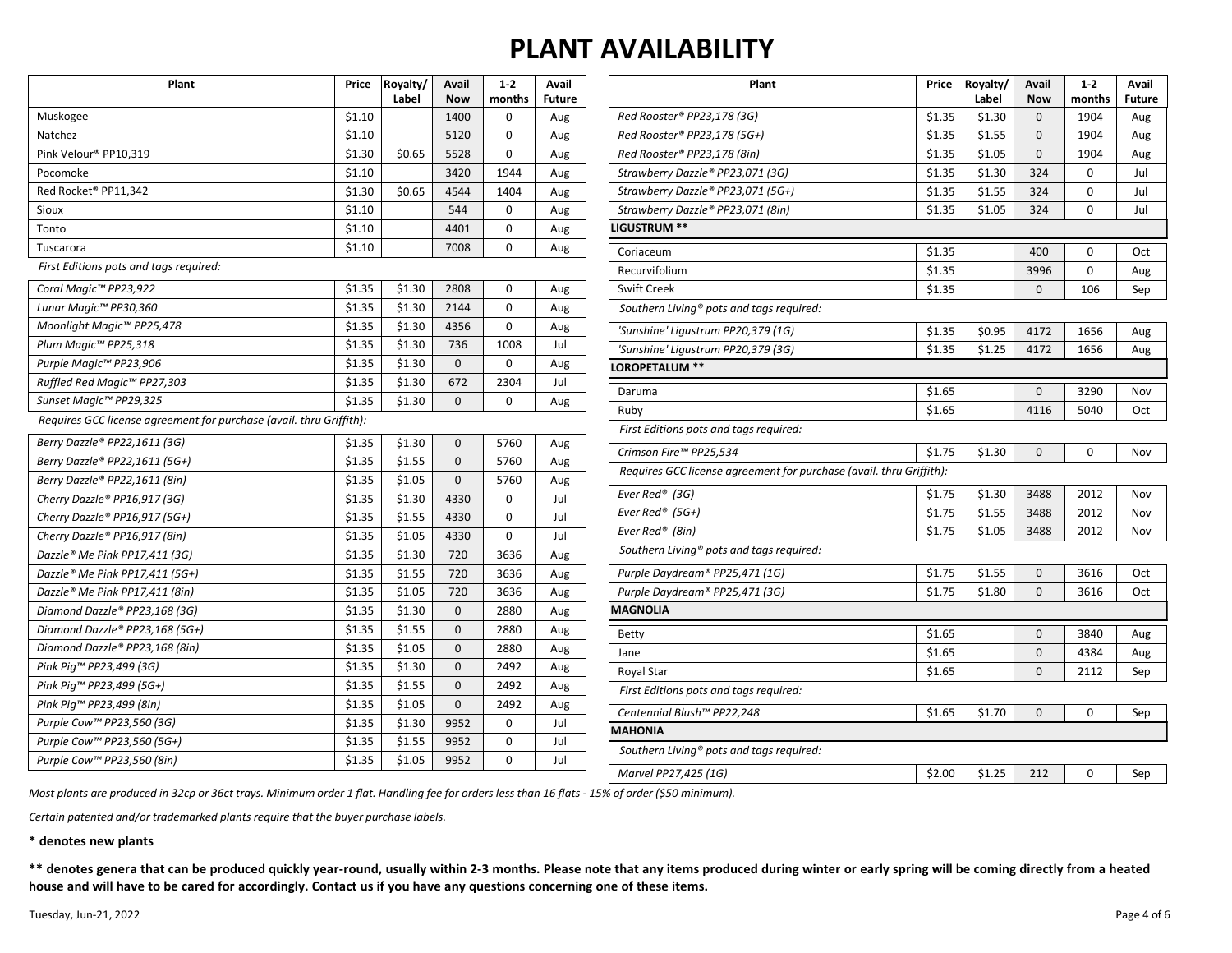| Plant                                  | Price  | Royalty/<br>Label | Avail<br><b>Now</b> | $1-2$<br>months | Avail<br><b>Future</b> | Plant                                                               | <b>Price</b> | Royalty/<br>Label | Avail<br><b>Now</b> | $1-2$<br>months | Avail<br><b>Future</b> |
|----------------------------------------|--------|-------------------|---------------------|-----------------|------------------------|---------------------------------------------------------------------|--------------|-------------------|---------------------|-----------------|------------------------|
| Marvel PP27,425 (3G)                   | \$2.00 | \$1.50            | 212                 | $\Omega$        | Sep                    | Requires GCC license agreement for purchase (avail. thru Griffith): |              |                   |                     |                 |                        |
| Soft Caress PP20,183 (1G)              | \$1.80 | \$1.25            | $\mathbf{0}$        | $\mathbf 0$     | Sep                    | * Sprinkle of Sugar™ PPAF (1G)                                      | \$1.35       | \$1.05            | 1332                | 720             |                        |
| Soft Caress PP20,183 (3G)              | \$1.80 | \$1.50            | $\mathbf 0$         | $\mathbf 0$     | Sep                    | * Sprinkle of Sugar™ PPAF (3G)                                      | \$1.35       | \$1.30            | 1332                | 720             | Aug<br>Aug             |
| <b>OSMANTHUS</b>                       |        |                   |                     |                 |                        | * Sprinkle of Sugar™ PPAF (5G+)                                     | \$1.35       | \$1.55            | 1332                | 720             | Aug                    |
| Goshiki                                | \$1.75 |                   | $\Omega$            | $\Omega$        | $May-23$               | * Strawberry Frosted™ PPAF (1G)                                     | \$1.35       | \$1.05            | 812                 | 612             | Aug                    |
| <b>RHODODENDRON</b>                    |        |                   |                     |                 |                        | * Strawberry Frosted™ PPAF (3G)                                     | \$1.35       | \$1.30            | 812                 | 612             | Aug                    |
| Encore® pots and tags required:        |        |                   |                     |                 |                        | * Strawberry Frosted™ PPAF (5G+)                                    | \$1.35       | \$1.55            | 812                 | 612             | Aug                    |
|                                        |        |                   |                     |                 |                        | <b>SYRINGA</b>                                                      |              |                   |                     |                 |                        |
| Encore® Az. Autumn Embers™ PP10.581    | \$1.10 | \$1.85            | $\Omega$            | $\mathbf 0$     | Sep                    |                                                                     |              |                   |                     |                 |                        |
| Encore® Az. Autumn Empress™ PP12,109   | \$1.10 | \$1.85            | 1632                | 1920            | Sep                    | <b>Red Pixie</b>                                                    | \$1.65       |                   | $\Omega$            | 0               | Sep                    |
| Encore® Az. Autumn Amethyst™ PP10,567  | \$1.10 | \$1.85            | $\mathbf{0}$        | $\mathsf 0$     | Sep                    | <b>THUJA</b>                                                        |              |                   |                     |                 |                        |
| Encore® Az. Autumn Angel™ PP15,227     | \$1.10 | \$1.85            | $\mathbf{0}$        | $\mathbf 0$     | Sep                    | Degroot's Spire                                                     | \$1.65       |                   | 156                 | $\mathbf 0$     | Feb-23                 |
| Encore® Az. Autumn Bonfire™ PPIP       | \$1.10 | \$1.85            | $\mathbf{0}$        | 4576            | Sep                    | <b>Emerald Green</b>                                                | \$1.65       |                   | $\mathbf{0}$        | 0               | Apr-23                 |
| Encore® Az. Autumn Carnation™ PP15,339 | \$1.10 | \$1.85            | 192                 | 2368            | Oct                    | Golden Globe                                                        | \$1.65       |                   | $\mathbf{0}$        | $\mathbf 0$     | Mar-23                 |
| Encore® Az. Autumn Chiffon™ PP15,862   | \$1.10 | \$1.85            | 544                 | $\Omega$        | Oct                    | <b>Green Giant</b>                                                  | \$1.65       |                   | 0                   | $\mathbf 0$     | Feb-23                 |
| Encore® Az. Autumn Coral™ PP10,568     | \$1.10 | \$1.85            | $\mathbf{0}$        | $\mathbf 0$     | Sep                    | Green Splendor                                                      | \$1.65       |                   | $\mathbf{0}$        | $\Omega$        | Apr-23                 |
| Encore® Az. Autumn Fire™ PPAF          | \$1.10 | \$1.85            | $\mathbf 0$         | 96              | Sep                    | First Editions pots and tags required:                              |              |                   |                     |                 |                        |
| Encore® Az. Autumn Ivory™ PP25,046     | \$1.10 | \$1.85            | $\Omega$            | $\Omega$        | Sep                    | * Lemon Burst™ PPAF                                                 | \$1.65       | \$1.30            | $\mathbf 0$         | $\mathbf 0$     | Mar-23                 |
| Encore® Az. Autumn Lilac™ PP22,762     | \$1.10 | \$1.85            | $\mathbf{0}$        | $\mathbf 0$     | Aug                    | * Planet Earth™ PPAF                                                | \$1.65       | \$1.30            | 1110                | $\Omega$        | $Feb-23$               |
| Encore® Az. Autumn Lily™ PP25,073      | \$1.10 | \$1.85            | $\mathbf 0$         | 3456            | Sep                    | * Tall Guy™ PPAF                                                    | \$1.65       | \$1.30            | $\mathbf{0}$        | $\Omega$        | Mar-23                 |
| * Encore® Az. Autumn Majesty™ PP29,770 | \$1.10 | \$1.85            | $\mathbf 0$         | $\mathbf 0$     | Sep                    | TRACHELOSPERMUM **                                                  |              |                   |                     |                 |                        |
| Encore® Az. Autumn Royalty™ PP10,580   | \$1.10 | \$1.85            | 32                  | 3296            | Sep                    |                                                                     | \$1.65       | \$0.45            | 2274                | $\mathbf 0$     |                        |
| Encore® Az. Autumn Sunburst™ PP25,072  | \$1.10 | \$1.85            | 288                 | 3560            | Sep                    | Snow-N-Summer <sup>™</sup><br><b>VIBURNUM</b>                       |              |                   |                     |                 | Aug                    |
| Encore® Az. Autumn Sunset™ PP16,248    | \$1.10 | \$1.85            | $\mathbf 0$         | 640             | Sep                    |                                                                     |              |                   |                     |                 |                        |
| Encore® Az. Autumn Twist™ PP12,133     | \$1.10 | \$1.85            | 192                 | 1760            | Oct                    | Chindo                                                              | \$1.50       |                   | 1024                | 0               | Nov                    |
| <b>SALIX</b>                           |        |                   |                     |                 |                        | Popcorn                                                             | \$1.50       |                   | $\mathbf{0}$        | 0               | Oct                    |
| Hakuro Nishiki                         | \$1.65 |                   | 1962                | $\mathbf 0$     | Jul                    | <b>Spring Bouquet</b>                                               | \$1.50       |                   | $\mathbf 0$         | $\Omega$        | Oct                    |
| <b>SARCOCOCCA</b>                      |        |                   |                     |                 |                        | First Editions pots and tags required:                              |              |                   |                     |                 |                        |
| hookeriana                             | \$1.65 |                   | 1800                | $\mathbf 0$     | Sep                    | Opening Day™ PP28,958                                               | \$1.50       | \$1.25            | 432                 | 0               | Sep                    |
| orientalis                             | \$1.65 |                   | 540                 | 0               | Sep                    | Spring Lace™                                                        | \$1.50       | \$1.25            | 80                  | 2688            | Oct                    |
| confusa                                | \$1.65 |                   | 152                 | $\mathbf 0$     | Sep                    | <b>VITEX</b>                                                        |              |                   |                     |                 |                        |
| <b>SPIRAEA**</b>                       |        |                   |                     |                 |                        | <b>Shoal Creek</b>                                                  | \$1.55       |                   | $\Omega$            | 2296            | Aug                    |
| Anthony Waterer                        | \$1.35 |                   | 720                 | 0               | Aug                    | First Editions pots and tags required:                              |              |                   |                     |                 |                        |
| Goldmound                              | \$1.35 |                   | $\mathbf 0$         | 1364            | Aug                    | Delta Blues™ PP25,914                                               | \$1.55       | \$1.45            | $\mathbf 0$         | 0               | Aug                    |
| <b>Magic Carpet</b>                    | \$1.35 |                   | 162                 | 1260            | Aug                    | Flipside™ PP30,283                                                  | \$1.55       | \$1.60            | $\mathbf 0$         | 624             | Aug                    |
| Neon Flash                             | \$1.35 |                   | 1404                | 1332            | Aug                    | Galactic Pink® PP30,852                                             | \$1.55       | \$1.45            | $\mathbf{0}$        | $\Omega$        | Oct                    |
|                                        |        |                   |                     |                 |                        |                                                                     |              |                   |                     |                 |                        |

*Most plants are produced in 32cp or 36ct trays. Minimum order 1 flat. Handling fee for orders less than 16 flats - 15% of order (\$50 minimum).*

*Certain patented and/or trademarked plants require that the buyer purchase labels.*

**\* denotes new plants**